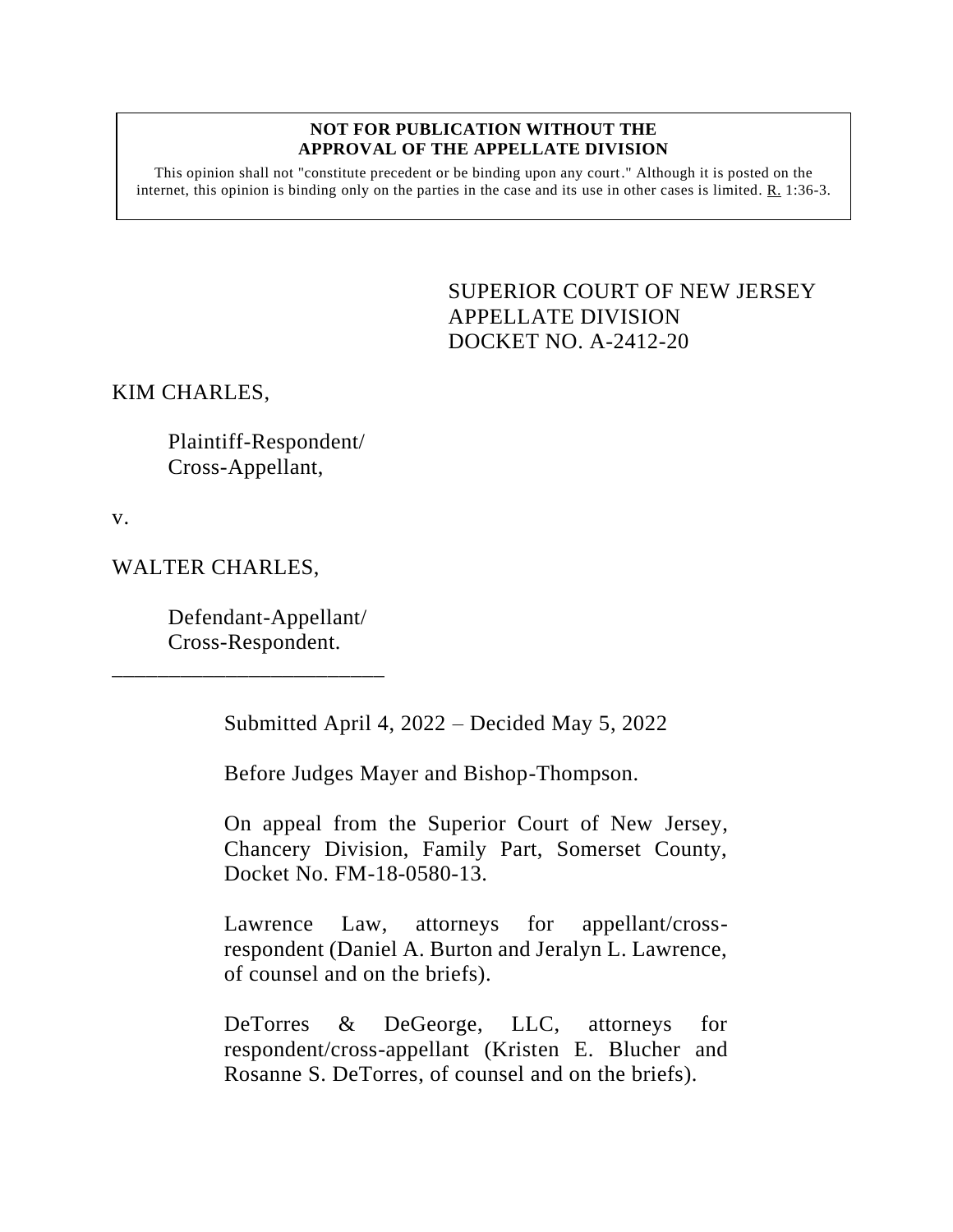## PER CURIAM

Defendant Walter Charles appeals from a March 19, 2021 order denying his motion to terminate alimony based on his ex-wife's alleged cohabitation. Plaintiff Kim Charles cross-appeals from the same order denying her crossmotion for counsel fees incurred in opposing defendant's motion. We affirm both orders on appeal.

After twenty-four years of marriage, defendant and plaintiff divorced in February 2014. Defendant and plaintiff have three children but only the youngest child is unemancipated. The parties signed a marital settlement agreement (MSA), which they incorporated into their final dual judgment of divorce (FDJOD). The MSA provided:

> [w]ife's cohabitation with an unrelated adult in a relationship tantamount to marriage or civil union shall be considered a change of circumstances allowing the [h]usband to request a review of his alimony obligation pursuant to New Jersey case law . . . . The [h]usband would be entitled to plenary hearing on that issue unless the [c]ourt determines to reduce or eliminate alimony in a manner acceptable to the [w]ife without the need for a plenary hearing.

Seven years after the FDJOD, defendant moved to terminate his alimony obligation based on plaintiff's cohabitation with her fiancé, Ira Ray (Ray). Defendant submitted a certification in support of his motion alleging plaintiff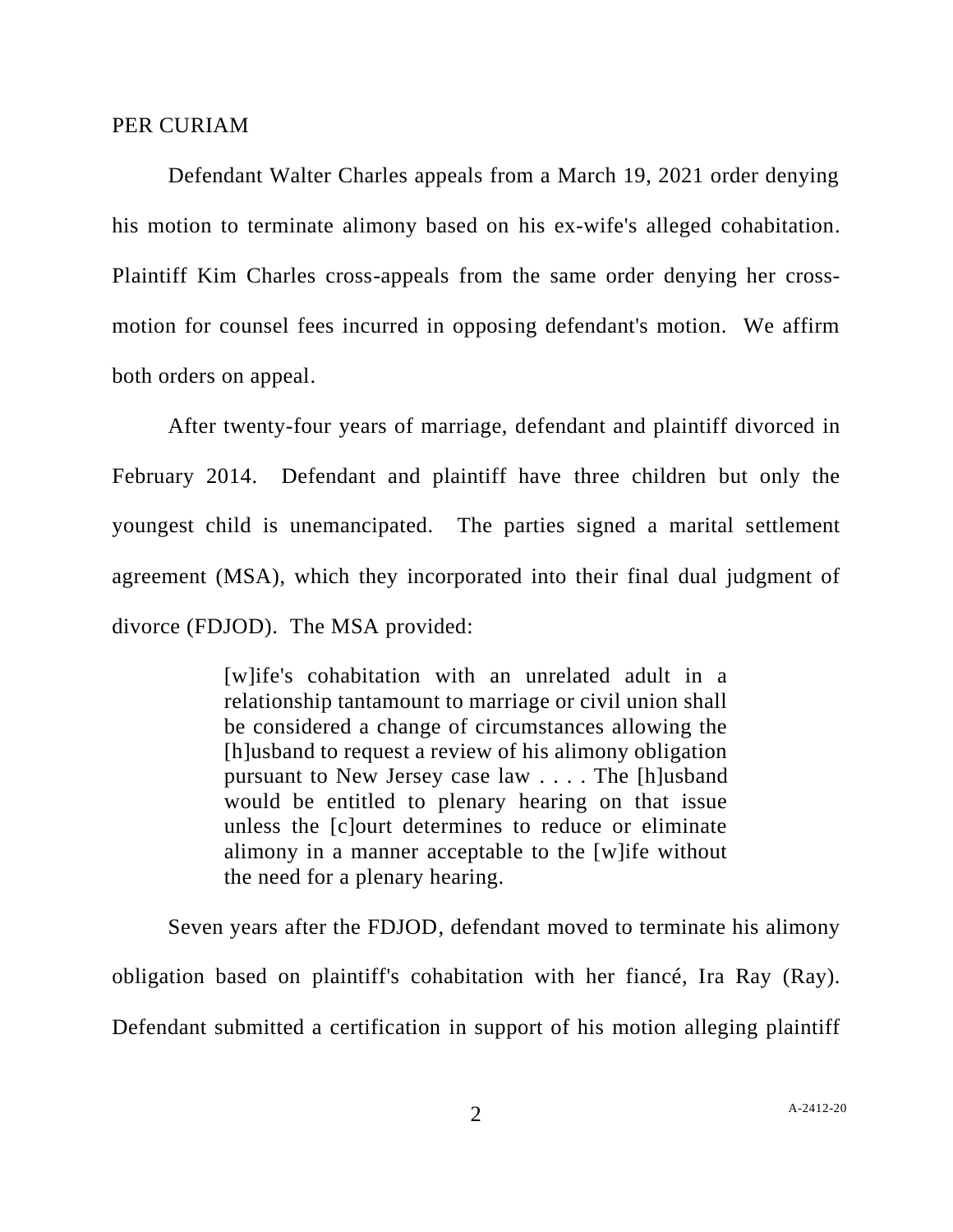and Ray had an intimate, continuous, and exclusive relationship for six years, triggering the cohabitation provision in the MSA.

Defendant did not retain a private investigator to shadow plaintiff's dayto-day activities to support his cohabitation claim. Rather, defendant submitted a certification providing the following information in support of his motion.

In 2014, defendant believed plaintiff became engaged to Ray. In 2015, plaintiff moved to Flemington, the same town where Ray resided. Plaintiff and Ray owned separate homes, but their homes were in walking distance of each other.

Defendant also described Ray's active involvement in the youngest child's life. For example, defendant stated Ray regularly attended the youngest child's dance recitals and other events, attended graduations, drove the youngest child to the airport, <sup>1</sup> guided the youngest child in selecting an SAT prep course and preparing her college applications, tutored the youngest child in math, and offered to assist plaintiff in purchasing a car for the youngest child. Additionally, defendant asserted Ray was invited to events for his daughters that were otherwise limited to immediate family members, such as graduations.

<sup>&</sup>lt;sup>1</sup> Because defendant relocated to another state, the youngest child needed to travel by air for her parenting time with defendant.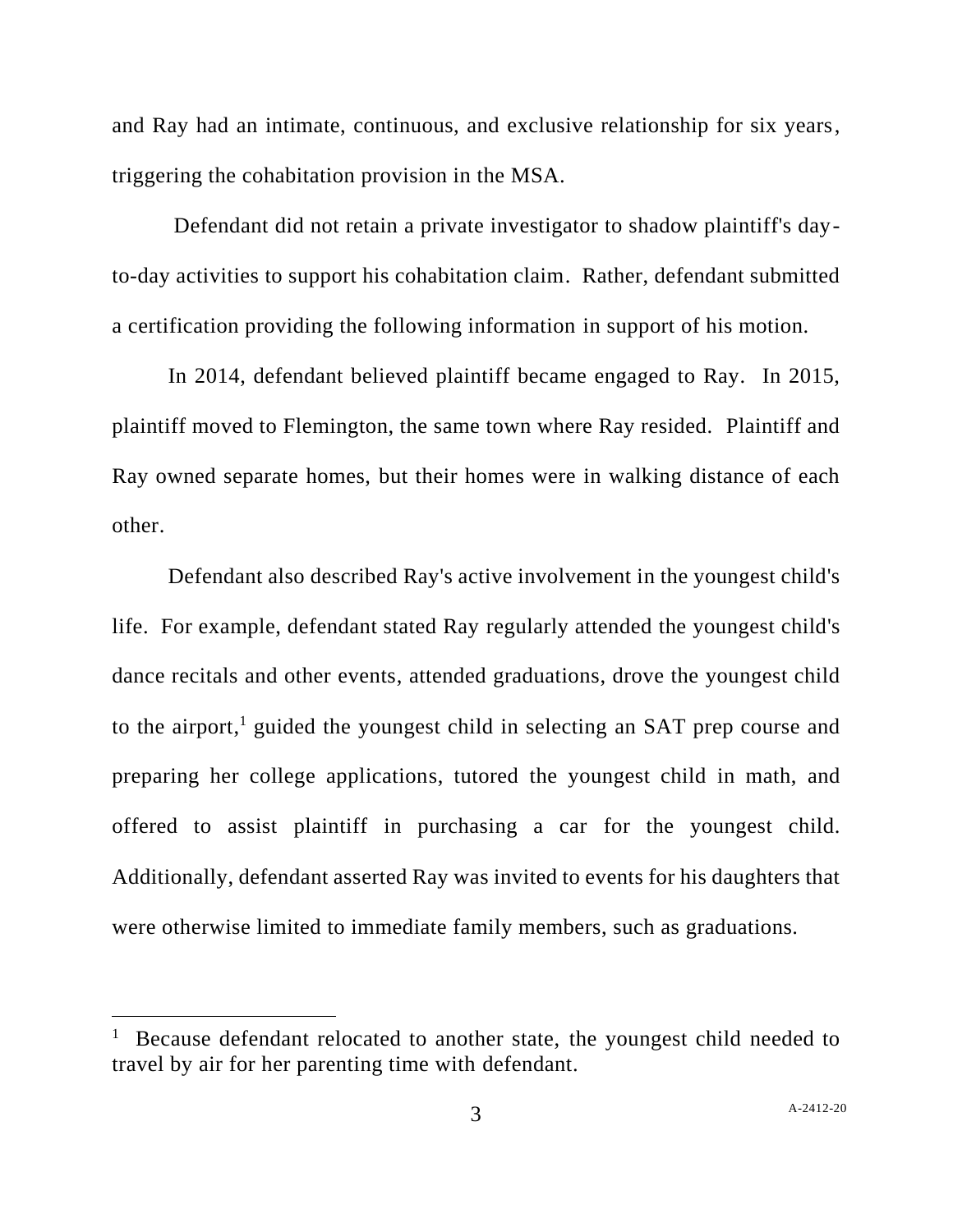Defendant further certified Ray paid for a family dinner after one dance recital performed by the youngest child. He noted plaintiff and Ray regularly bought dinners for each other. Defendant also stated plaintiff used the last name "Ray" in some of her email communications.

Plaintiff opposed defendant's motion and filed a cross motion seeking counsel fees. In her certification, plaintiff stated she and Ray never shared a residence. However, plaintiff conceded her family, friends, and social circles recognize her long-term relationship with Ray. Plaintiff admitted she began dating Ray in 2014 but explained they became engaged in 2019 and announced their engagement in separate Facebook updates.

Plaintiff challenged the allegations in defendant's certification. While plaintiff admitted Ray offered to loan her money to buy a car for the youngest child, plaintiff certified she declined Ray's loan offer. The issue was resolved when defendant agreed to provide the youngest child with one of his cars. Plaintiff clarified she relocated to a home in Flemington because she had friends who lived in the town. Plaintiff also explained Ray stepped in as a father-like figure by assisting the youngest child with schooling decisions and career advice because defendant moved to a distant state.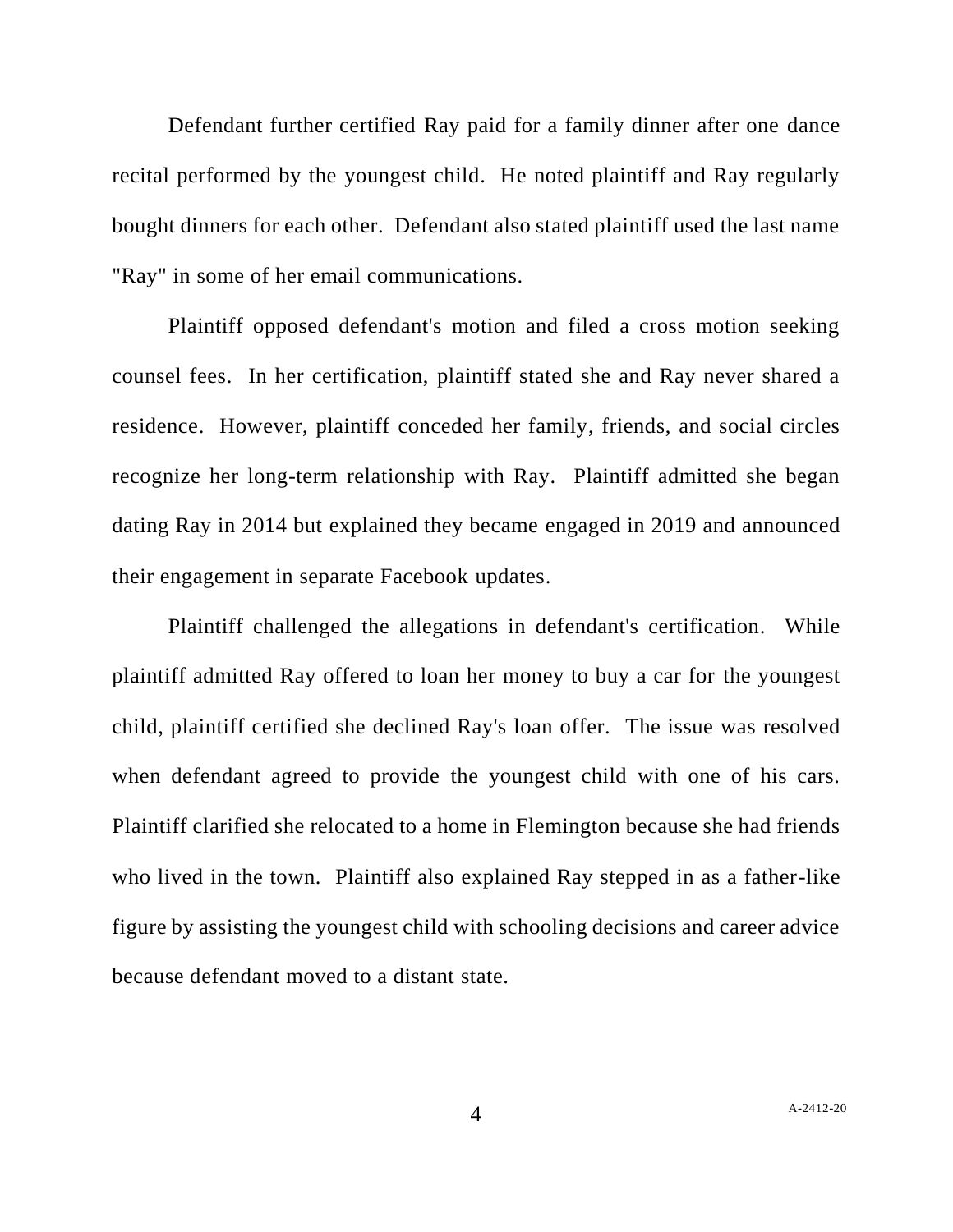On March 19, 2021, the Family Part judge denied defendant's motion. The judge found defendant failed to establish a prima facie case of cohabitation under N.J.S.A. 2A:34-23(n) because there was no evidence plaintiff shared finances with Ray, lived with Ray, or relied on Ray for financial support. The judge explained "an engagement to marry is not the equivalent of cohabitation." He further noted plaintiff admitted to being engaged to Ray in August 2019 but certified the two lived in separate residences, did not share expenses, maintained separate bank accounts, and undertook no duties or responsibilities commonly associated with marriage. Regarding Ray's interactions with plaintiff's children, the judge held the evidence defendant provided did "not prove cohabitation." Based on the "scant allegations contained in [the] motion record," the judge concluded defendant "failed to establish a prima facie case of cohabitation" and denied defendant's request to terminate alimony or, in the alternative, allow discovery and conduct a plenary hearing.

The judge also denied plaintiff's cross-motion for counsel fees incurred in opposing defendant's motion to terminate alimony. The judge explained "[w]hile unsuccessful, defendant's motion had a colorable basis in its factual assertions and the court does not find bad faith."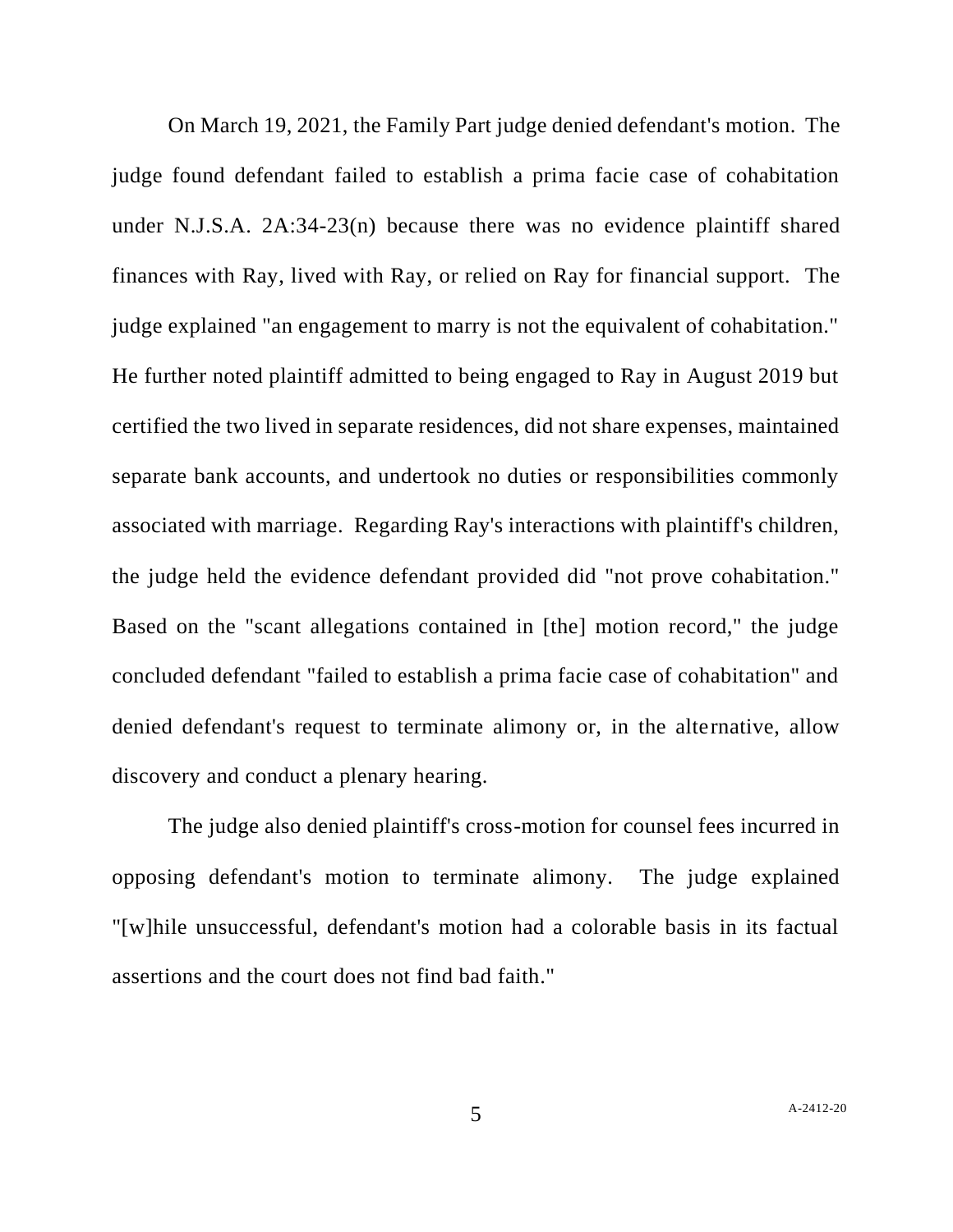On appeal, defendant argues the family part judge erred in denying his motion because he established a prima facie case of cohabitation based on the factors under N.J.S.A. 2A:34-23(n). On appeal, defendant acknowledges presenting limited evidence of plaintiff's financial entanglement and shared living expenses with Ray. However, defendant asserts the lack of evidence as to the financial factors for determining cohabitation did not preclude his establishing a prima facie case of cohabitation under Temple v. Temple, 468 N.J. Super. 364 (App. Div. 2021).

Our review of a trial court's decision to modify or terminate alimony is limited. "[E]very motion to modify an alimony obligation 'rests upon its own particular footing and the appellate court must give due recognition to the wide discretion which our law rightly affords to the trial judges who deal with these matters.'" Larbig v. Larbig, 384 N.J. Super. 17, 21 (App. Div. 2006) (quoting Martindell v. Martindell, 21 N.J. 341, 355 (1956)). Our review of a motion to terminate "alimony is limited to whether the court made findings inconsistent with the evidence or unsupported by the record, or erred as a matter of law." Reese v. Weis, 430 N.J. Super. 552, 572 (App. Div. 2013).

Alimony "may be revised and altered by the court from time to time as circumstances may require." N.J.S.A. 2A:34-23. A motion to terminate or

6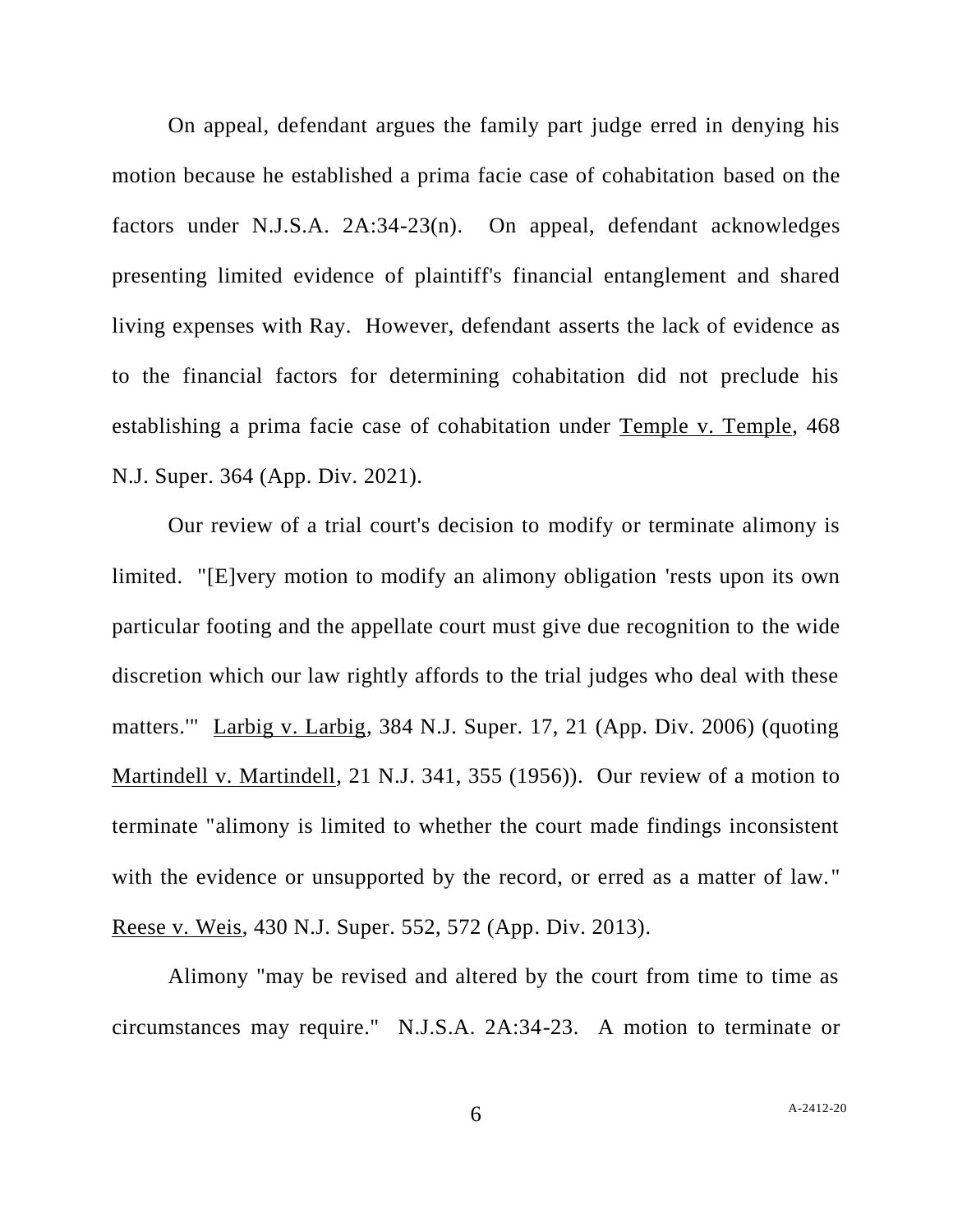suspend alimony requires a showing of "changed circumstances." Lepis v. Lepis, 83 N.J. 139, 146 (1980). A prima facie showing of cohabitation constitutes sufficient changed circumstances under Lepis. See Gayet v. Gayet, 92 N.J. 149, 154-55 (1983). "[A]limony may be terminated or modified pursuant to a consensual agreement . . . ." Temple, 468 N.J. Super. at 368 (citing Konzelman v. Konzelman, 158 N.J. 185, 193-94 (1999)).

Cohabitation has been defined as "an intimate relationship in which the couple has undertaken duties and privileges that are commonly associated with marriage." Konzelman, 158 N.J. at 202. "A mere romantic, casual or social relationship is not sufficient to justify the enforcement of a settlement agreement provision terminating alimony. Such an agreement must be predicated on a relationship of cohabitation that can be shown to have stability, permanency and mutual interdependence." Ibid. Cohabitation "is based on those factors that make the relationship close and enduring and requires more than a common residence." Ibid.

In 2014, the Legislature amended the cohabitation statute to provide:

[a]limony may be suspended or terminated if the payee cohabits with another person. Cohabitation involves a mutually supportive, intimate personal relationship in which a couple has undertaken duties and privileges that are commonly associated with marriage or civil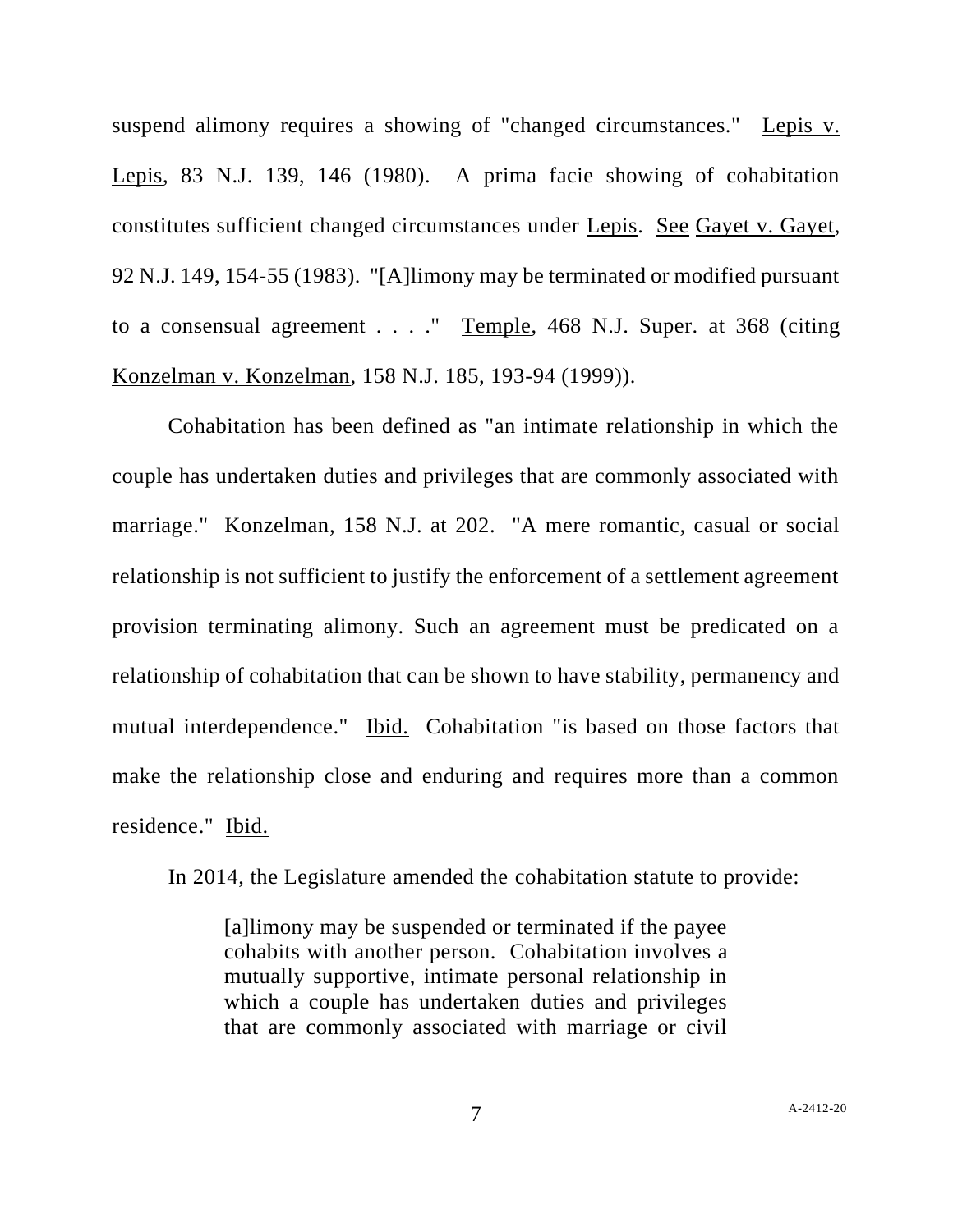union but does not necessarily maintain a single common household.

When assessing whether cohabitation is occurring, the court shall consider the following:

(1) Intertwined finances such as joint bank accounts and other joint holdings or liabilities;

(2) Sharing or joint responsibility for living expenses;

(3) Recognition of the relationship in the couple's social and family circle;

(4) Living together, the frequency of contact, the duration of the relationship, and other indicia of a mutually supportive intimate personal relationship;

(5) Sharing household chores;

(6) Whether the recipient of alimony has received an enforceable promise of support from another person within the meaning of subsection h. of [N.J.S.A.] 25:1- 5; and

(7) All other relevant evidence.

In evaluating whether cohabitation is occurring and whether alimony should be suspended or terminated, the court shall also consider the length of the relationship. A court may not find an absence of cohabitation solely on grounds that the couple does not live together on a full-time basis.

[N.J.S.A. 2A:34-23(n).]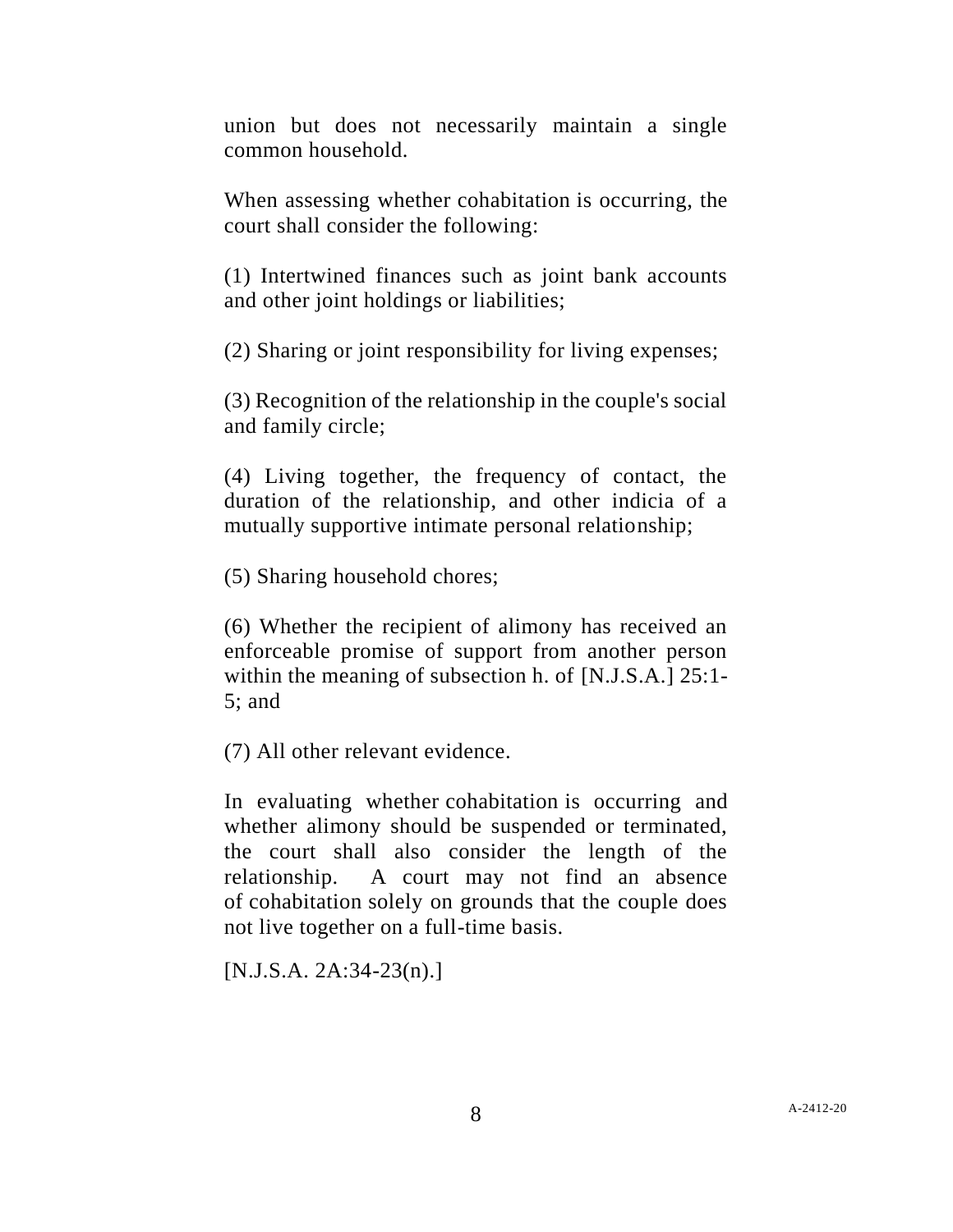Recently, this court held a party seeking to terminate alimony based on cohabitation need not "check off all six boxes [under N.J.S.A. 2A:34-23(n)] to meet the burden of presenting a prima facie case, [otherwise] a finding of cohabitation [would] be as rare as a unicorn." Temple, 468 N.J. Super. at 370. Moreover, "the statute does not contain the alpha and omega of what ultimately [may] persuade a court that a[n] [ex-]spouse is cohabitating." Ibid. A party seeking to terminate alimony must present enough evidence for the "trier of fact [to] conclude the supported spouse and another are in 'a mutually supportive, intimate personal relationship' in which they have 'undertaken duties and privileges that are commonly associated with marriage or civil union.'" Id. at 371 (quoting N.J.S.A. 2A:34-23(n)).

We will not disturb the Family Part judge's determination, unless we conclude: (1) the trial court failed to consider all the required cohabitation factors under N.J.S.A. 2A:34-23(n); (2) the trial court failed to grant defendant the benefit of all reasonable inferences in determining whether the facts support a finding of cohabitation; (3) the trial court's conclusion "could not reasonably have been reached . . . after considering the [evidence] as a whole." Heinl v. Heinl, 287 N.J. Super. 337, 345 (App. Div. 1996); see also Temple, 468 N.J. Super. at 368-69.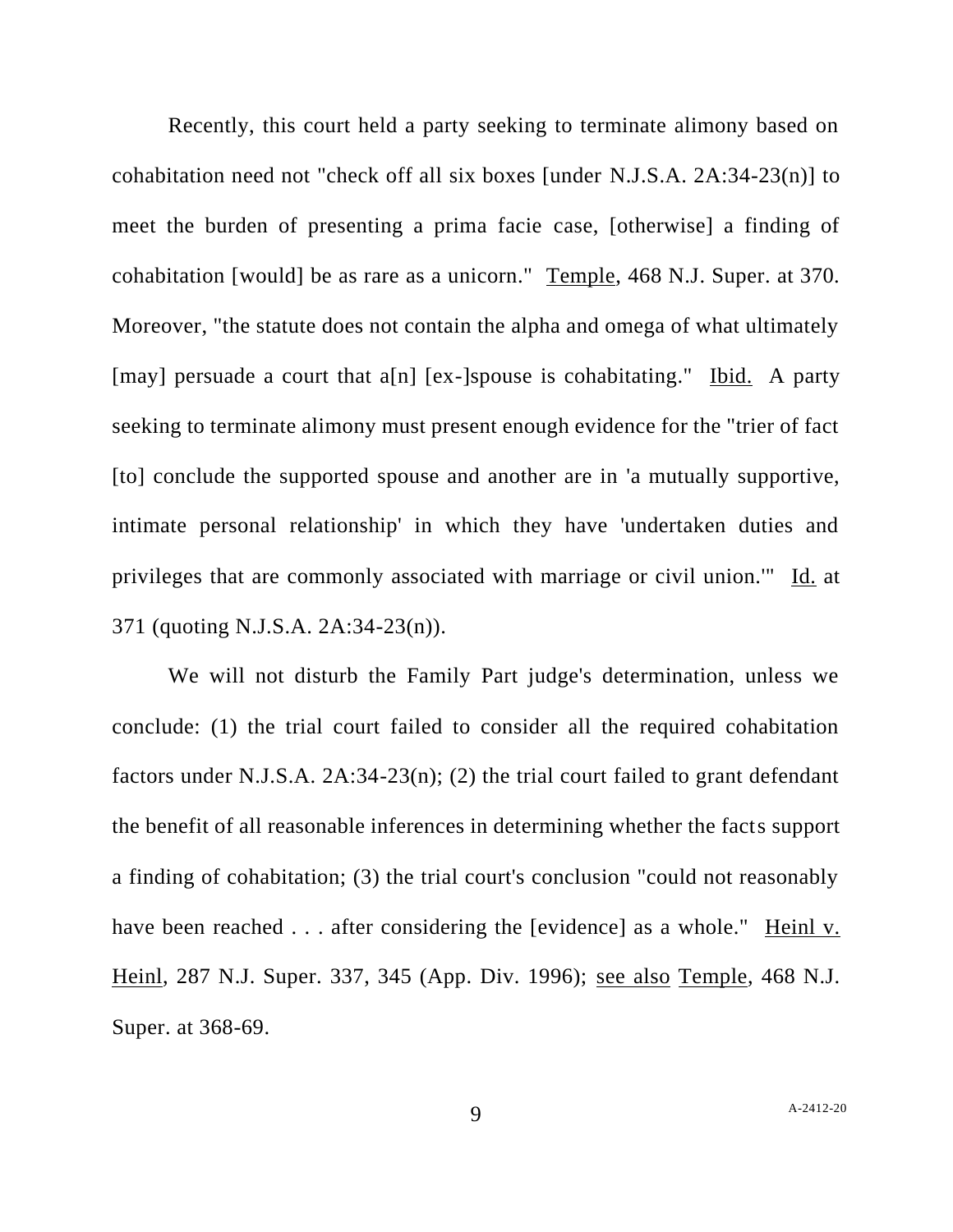In Temple, the plaintiff, as the supporting spouse, submitted ample evidence of cohabitation warranting and scheduling a plenary hearing. 468 N.J. Super. at 371-75. The plaintiff in that case presented the following evidence of cohabitation: the defendant, as the supported spouse, and the claimed cohabitant lived together and had a fourteen-year relationship; the claimed cohabitant referred to the defendant as his wife on social media posts over a period of many years as well as in a Mother's Day church publication which listed the defendant under the claimed cohabitant's last name; the defendant and the claimed cohabitant traveled and participated in events extensively from 2012 through 2019; over the fourteen year relationship, the two were together for holidays and family functions; the defendant resided in the claimed cohabitant's home at the shore and the claimed cohabitant resided at the defendant's apartment in New York City; photographs of the defendant engaging in household responsibilities and using a key and access code to enter and exit the claimed cohabitant's home; and the defendant and the claimed cohabitant sanitized their social media accounts to delete evidence of their cohabitation after the plaintiff's attorney requested preservation of records upon the filing of a motion to terminate alimony based on cohabitation. Ibid. When presented with this plethora of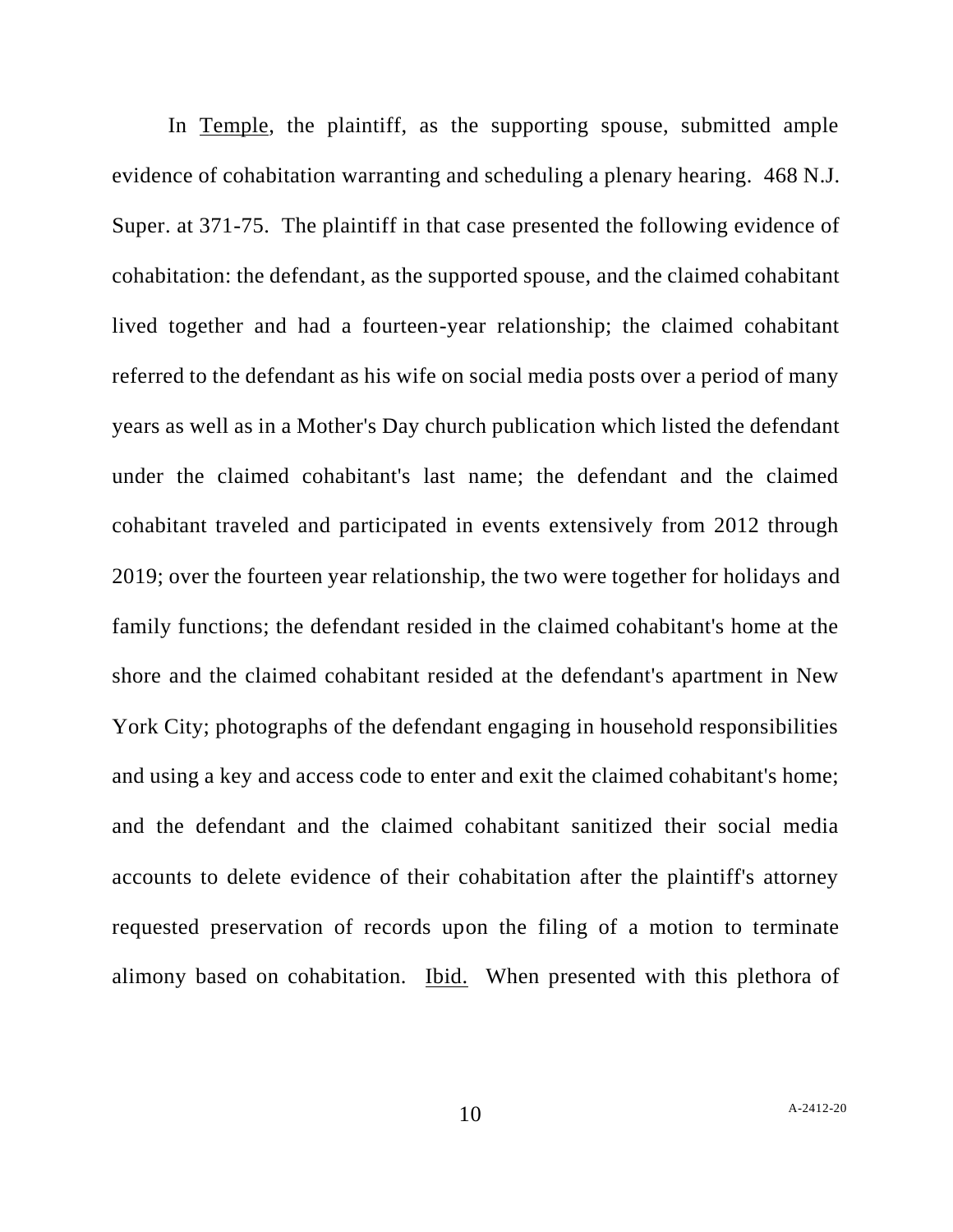evidence, we held the plaintiff presented a prima facie case of cohabitation "to entitle him to discovery and an evidentiary hearing." Id. at 375.

However, the evidence in this matter is very different from the evidence presented in Temple. Here, defendant failed to proffer overwhelming evidence establishing plaintiff and Ray were cohabitating. To the contrary, the judge determined defendant presented "scant evidence" of cohabitation and defendant's limited evidence supported only two of the seven statutory factors governing cohabitation. Defendant offered no photographs depicting plaintiff and Ray attending events, vacationing, or performing household chores. Additionally, defendant did not retain a private investigator to observe and document plaintiff's regular or recurring marriage-like activities with Ray. Nor did defendant proffer any third-party affidavit or certification from friends or family describing a mutually supportive, intimate personal relationship with plaintiff and Ray undertaking duties and privileges commonly associated with marriage.

At best, the evidence marshalled by defendant demonstrated plaintiff and Ray had an adult dating relationship since 2014, becoming engaged in 2019. Unlike the many social media posts adduced in Temple, defendant only cited two separate Facebook posts announcing plaintiff's and Ray's engagement. Nor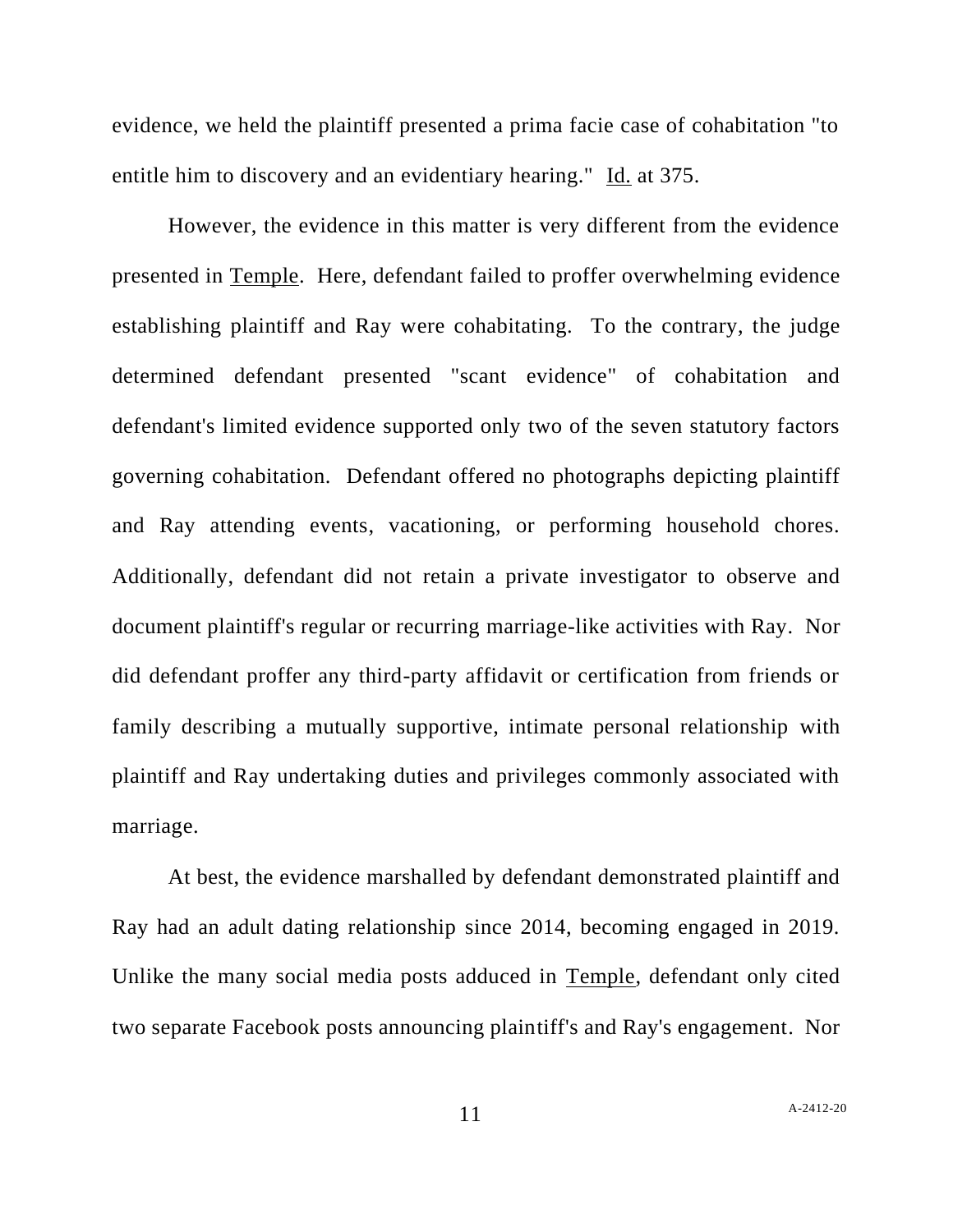did defendant present any photographic or other surveillance evidence demonstrating plaintiff and Ray spent considerable time in each other's homes or had keys as proffered to the trial court in Temple. Moreover, unlike the facts presented in Temple, plaintiff and Ray maintained separate homes and households and defendant submitted no evidence to the contrary.

Additionally, while the motion judge considered plaintiff's and defendant's certifications, he did not resolve any factual disputes contained in the competing certifications. Rather, the judge considered defendant's proffered evidence and concluded the evidence was insufficient under N.J.S.A. 2A:34- 24(n) to establish a prima facie case of cohabitation. Having reviewed the record, we are satisfied the judge did not abuse his discretion when he concluded defendant failed to demonstrate a prima facie case in support of cohabitation to warrant discovery and a plenary hearing.

On the cross-appeal, plaintiff argues the judge erred in denying her motion for counsel fees. We disagree.

We "will disturb a trial court's determination on counsel fees only on the 'rarest occasion,' and then only because of clear abuse of discretion." Slutsky v. Slutsky, 451 N.J. Super. 322, 365 (App. Div. 2017) (quoting Strahan v. Strahan, 402 N.J. Super. 298, 317 (App. Div. 2008)). An abuse of discretion occurs